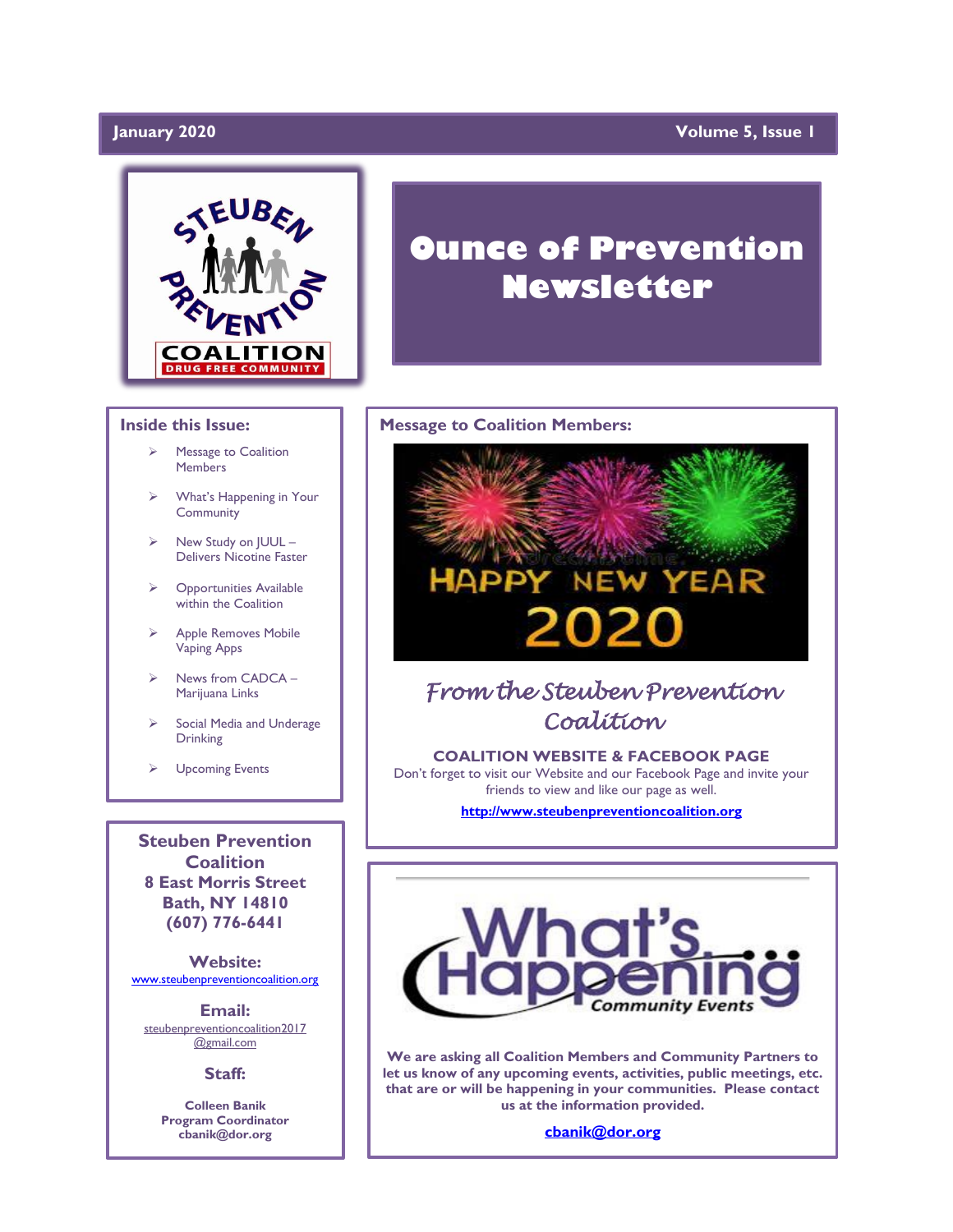### **Study Finds Juul Delivers More Nicotine Faster Than Most Other E-Cigarettes**

*Partnership for Drug Free Kids* November 21, 2019

Juul e-cigarettes deliver more nicotine faster than most other types of e-cigarettes, according to a new study.

Researchers evaluated blood samples from six people who puffed on a Juul device every 20 seconds for 10 minutes, HealthDay reports. "The Juul users we studied obtained blood nicotine concentrations almost three times as high as most of the e-cigarette users we previously studied," researcher Jessica Yingst said in a news release. "Juul's nicotine delivery is very similar to that of cigarettes."

Study co-author Jonathan Foulds noted that in previous studies, they found people who used ecigarettes were less addicted than smokers. "However, the high nicotine delivery of the product and the scores on this study suggest that Juul is probably as addictive as cigarettes," he said.



[https://drugfree.org/learn/dr](https://drugfree.org/learn/drug-and-alcohol-news/study-finds-juul-delivers-more-nicotine-faster-than-most-other-e-cigarettes/?utm_source=pns&utm_medium=email&utm_campaign=study-finds-juul-delivers-more-nicotine-faster-than-most-other-e-cigarettes) [ug-and-alcohol-news/study](https://drugfree.org/learn/drug-and-alcohol-news/study-finds-juul-delivers-more-nicotine-faster-than-most-other-e-cigarettes/?utm_source=pns&utm_medium=email&utm_campaign=study-finds-juul-delivers-more-nicotine-faster-than-most-other-e-cigarettes)[finds-juul-delivers-more](https://drugfree.org/learn/drug-and-alcohol-news/study-finds-juul-delivers-more-nicotine-faster-than-most-other-e-cigarettes/?utm_source=pns&utm_medium=email&utm_campaign=study-finds-juul-delivers-more-nicotine-faster-than-most-other-e-cigarettes)[nicotine-faster-than-most](https://drugfree.org/learn/drug-and-alcohol-news/study-finds-juul-delivers-more-nicotine-faster-than-most-other-e-cigarettes/?utm_source=pns&utm_medium=email&utm_campaign=study-finds-juul-delivers-more-nicotine-faster-than-most-other-e-cigarettes)[other-e](https://drugfree.org/learn/drug-and-alcohol-news/study-finds-juul-delivers-more-nicotine-faster-than-most-other-e-cigarettes/?utm_source=pns&utm_medium=email&utm_campaign=study-finds-juul-delivers-more-nicotine-faster-than-most-other-e-cigarettes)[cigarettes/?utm\\_source=pns&](https://drugfree.org/learn/drug-and-alcohol-news/study-finds-juul-delivers-more-nicotine-faster-than-most-other-e-cigarettes/?utm_source=pns&utm_medium=email&utm_campaign=study-finds-juul-delivers-more-nicotine-faster-than-most-other-e-cigarettes) [utm\\_medium=email&utm\\_ca](https://drugfree.org/learn/drug-and-alcohol-news/study-finds-juul-delivers-more-nicotine-faster-than-most-other-e-cigarettes/?utm_source=pns&utm_medium=email&utm_campaign=study-finds-juul-delivers-more-nicotine-faster-than-most-other-e-cigarettes) [mpaign=study-finds-juul](https://drugfree.org/learn/drug-and-alcohol-news/study-finds-juul-delivers-more-nicotine-faster-than-most-other-e-cigarettes/?utm_source=pns&utm_medium=email&utm_campaign=study-finds-juul-delivers-more-nicotine-faster-than-most-other-e-cigarettes)[delivers-more-nicotine-faster](https://drugfree.org/learn/drug-and-alcohol-news/study-finds-juul-delivers-more-nicotine-faster-than-most-other-e-cigarettes/?utm_source=pns&utm_medium=email&utm_campaign=study-finds-juul-delivers-more-nicotine-faster-than-most-other-e-cigarettes)[than-most-other-e-cigarettes](https://drugfree.org/learn/drug-and-alcohol-news/study-finds-juul-delivers-more-nicotine-faster-than-most-other-e-cigarettes/?utm_source=pns&utm_medium=email&utm_campaign=study-finds-juul-delivers-more-nicotine-faster-than-most-other-e-cigarettes)



**Opportunities Available**

**The Steuben Prevention Coalition has two openings available for individuals looking to join our team.**

### **Program Assistant Steuben Prevention Coalition - Opioid Committee**

PROGRAM ASSISTANT Substance Free Living/Prevention Bath, NY Part-Time (17-21 hours/week)

PRIMARY FUNCTION: The Program Assistant will be directly responsible for coordinating the daily operations of the Steuben Prevention Coalition Opioid Committee whose purpose is to strengthen collaboration and increase capacity building among communities and reduce substance abuse among youth and adults.

### **Clerical Assistant DFC – Steuben Prevention Coalition**

CLERICAL ASSISTANT Substance Free Living/Prevention Bath, NY Part-Time (17-21 hours a week)

PRIMARY FUNCTION: The clerical assistant will assist the Program Coordinator with daily operations of the Steuben Prevention Coalition whole purpose is to strengthen collaboration and increase capacity building among communities and reduce substance abuse among youth.

For a full job description and/or if you are interested in a position, please contact lackie Andersen at [jacqueline.andersen@dor.org](mailto:jacqueline.andersen@dor.org) to discuss next steps.

<https://www.catholiccharitiessteuben.org/join-our-team/>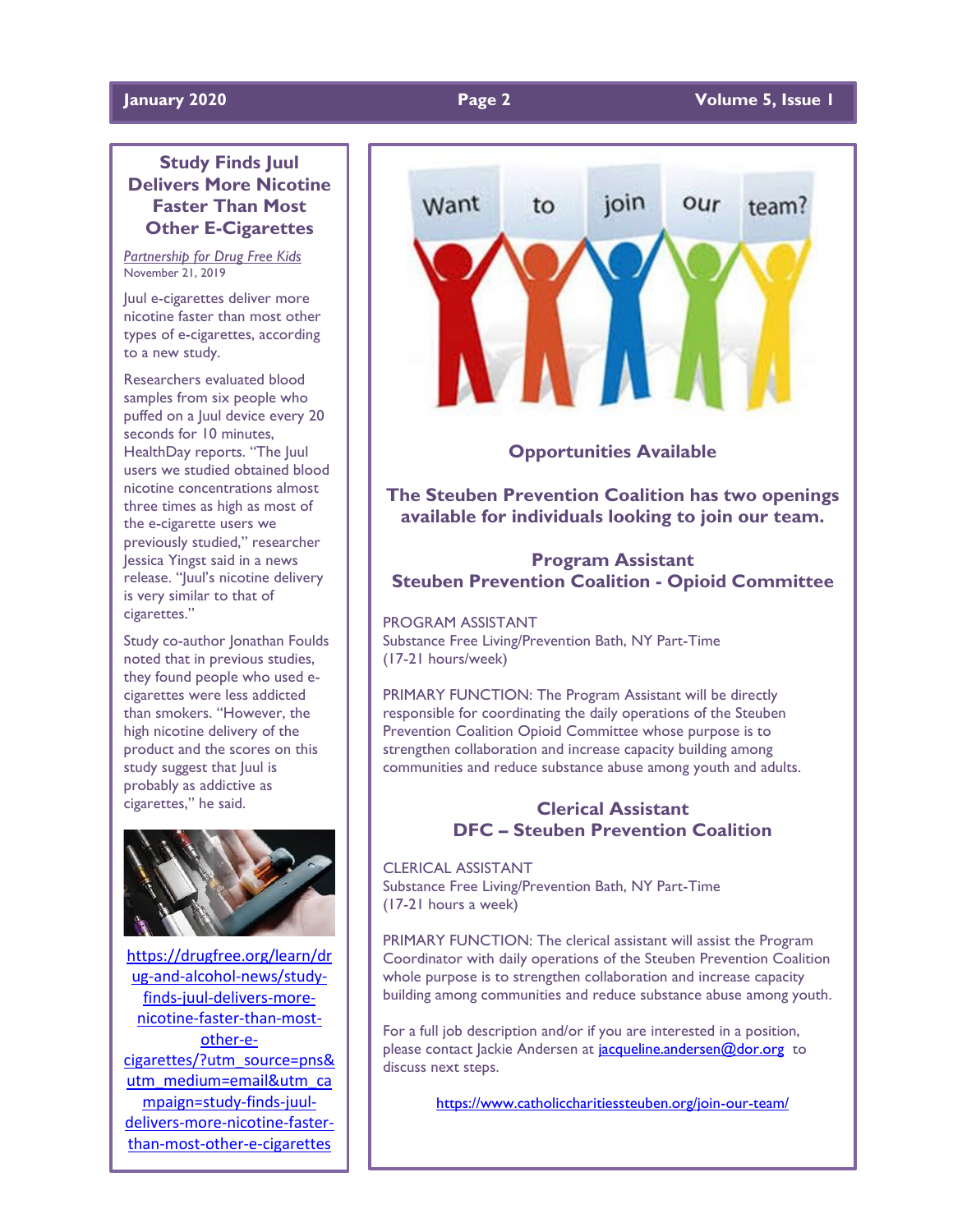### **Apple Removes 181 Apps Related to Vaping from Its Mobile App Store**

*Partnership for Drug Free Kids* November 21, 2019



Apple has removed 181 apps related to vaping from its mobile App Store, according to [CNN.](https://www-m.cnn.com/2019/11/15/health/apple-vaping-apps-bn/index.html?r=https%3A%2F%2Fwww.cnn.com%2Fhealth) The apps will continue to work for people who already have them downloaded on their devices, the company said. "Recently, experts ranging from the CDC to the American Heart Association have attributed a variety of lung injuries and fatalities to e-cigarette and vaping products, going so far as to call the spread of these devices a public health crisis and a youth epidemic," the company said in a statement. "We agree, and we've updated our App Store Review Guidelines to reflect that apps encouraging or facilitating the use of these products are not permitted." In June, the company banned the promotion of vaping products in its app store.

For more information:

[https://drugfree.org/learn/dru](https://drugfree.org/learn/drug-and-alcohol-news/apple-removes-181-apps-related-to-vaping-from-its-mobile-app-store/?utm_source=pns&utm_medium=email&utm_campaign=apple-removes-181-apps-related-to-vaping-from-its-mobile-app-store) [g-and-alcohol-news/apple](https://drugfree.org/learn/drug-and-alcohol-news/apple-removes-181-apps-related-to-vaping-from-its-mobile-app-store/?utm_source=pns&utm_medium=email&utm_campaign=apple-removes-181-apps-related-to-vaping-from-its-mobile-app-store)[removes-181-apps-related-to](https://drugfree.org/learn/drug-and-alcohol-news/apple-removes-181-apps-related-to-vaping-from-its-mobile-app-store/?utm_source=pns&utm_medium=email&utm_campaign=apple-removes-181-apps-related-to-vaping-from-its-mobile-app-store)[vaping-from-its-mobile-app](https://drugfree.org/learn/drug-and-alcohol-news/apple-removes-181-apps-related-to-vaping-from-its-mobile-app-store/?utm_source=pns&utm_medium=email&utm_campaign=apple-removes-181-apps-related-to-vaping-from-its-mobile-app-store)[store/?utm\\_source=pns&utm\\_](https://drugfree.org/learn/drug-and-alcohol-news/apple-removes-181-apps-related-to-vaping-from-its-mobile-app-store/?utm_source=pns&utm_medium=email&utm_campaign=apple-removes-181-apps-related-to-vaping-from-its-mobile-app-store) [medium=email&utm\\_campaign](https://drugfree.org/learn/drug-and-alcohol-news/apple-removes-181-apps-related-to-vaping-from-its-mobile-app-store/?utm_source=pns&utm_medium=email&utm_campaign=apple-removes-181-apps-related-to-vaping-from-its-mobile-app-store) [=apple-removes-181-apps](https://drugfree.org/learn/drug-and-alcohol-news/apple-removes-181-apps-related-to-vaping-from-its-mobile-app-store/?utm_source=pns&utm_medium=email&utm_campaign=apple-removes-181-apps-related-to-vaping-from-its-mobile-app-store)[related-to-vaping-from-its](https://drugfree.org/learn/drug-and-alcohol-news/apple-removes-181-apps-related-to-vaping-from-its-mobile-app-store/?utm_source=pns&utm_medium=email&utm_campaign=apple-removes-181-apps-related-to-vaping-from-its-mobile-app-store)[mobile-app-store](https://drugfree.org/learn/drug-and-alcohol-news/apple-removes-181-apps-related-to-vaping-from-its-mobile-app-store/?utm_source=pns&utm_medium=email&utm_campaign=apple-removes-181-apps-related-to-vaping-from-its-mobile-app-store)

### **News from CADCA (Community Anti-Drug Coalitions of America)**



## **New Study Finds Parental Marijuana Use Increases Substance Use in Children**

A **new [study](http://www.mmsend36.com/link.cfm?r=PXFTCIKIY6A9M76tnE-tWQ~~&pe=rVQ1pR9yMx7cQAtdST2DLID3Tt1K0hRGfIKbWqeCIKh3Y0AUgkjkq_iYY3onbdDLWYgFElXH23eXhE4Hd2hhwg~~&t=N36Cd9UjHiApoasoN9sC3g~~)** published by **Bertha K. Madras**, PhD, **Beth Han**, MD, PhD, MPH, **Wilson M. Compton**, MD, MPE, **Elinore F. McCance-Katz**, MD, PhD, **Christopher M. Jones**, PharmD, DrPH, MPH and **Elizabeth I. Lopez**, PhD in the Journal of the American Medical Association finds a link between parental marijuana use and youth substance use. The study found that parental marijuana use was associated with increased risk of marijuana and tobacco use and opioid misuse by both adolescent and young adult offspring, and of alcohol use by adolescent offspring.

"CADCA believes that we must utilize the most up-to-date evidence-based research to influence our work in community coalitions throughout the world. We're grateful to the authors of this new research study, which provides context for our prevention strategies." said **General Arthur T. Dean**, CADCA's Chairman and CEO.

For more information on the new study, please visit:

[https://jamanetwork.com/journals/jamanetworkopen/fullarticle/2](https://jamanetwork.com/journals/jamanetworkopen/fullarticle/2755867) [755867](https://jamanetwork.com/journals/jamanetworkopen/fullarticle/2755867)